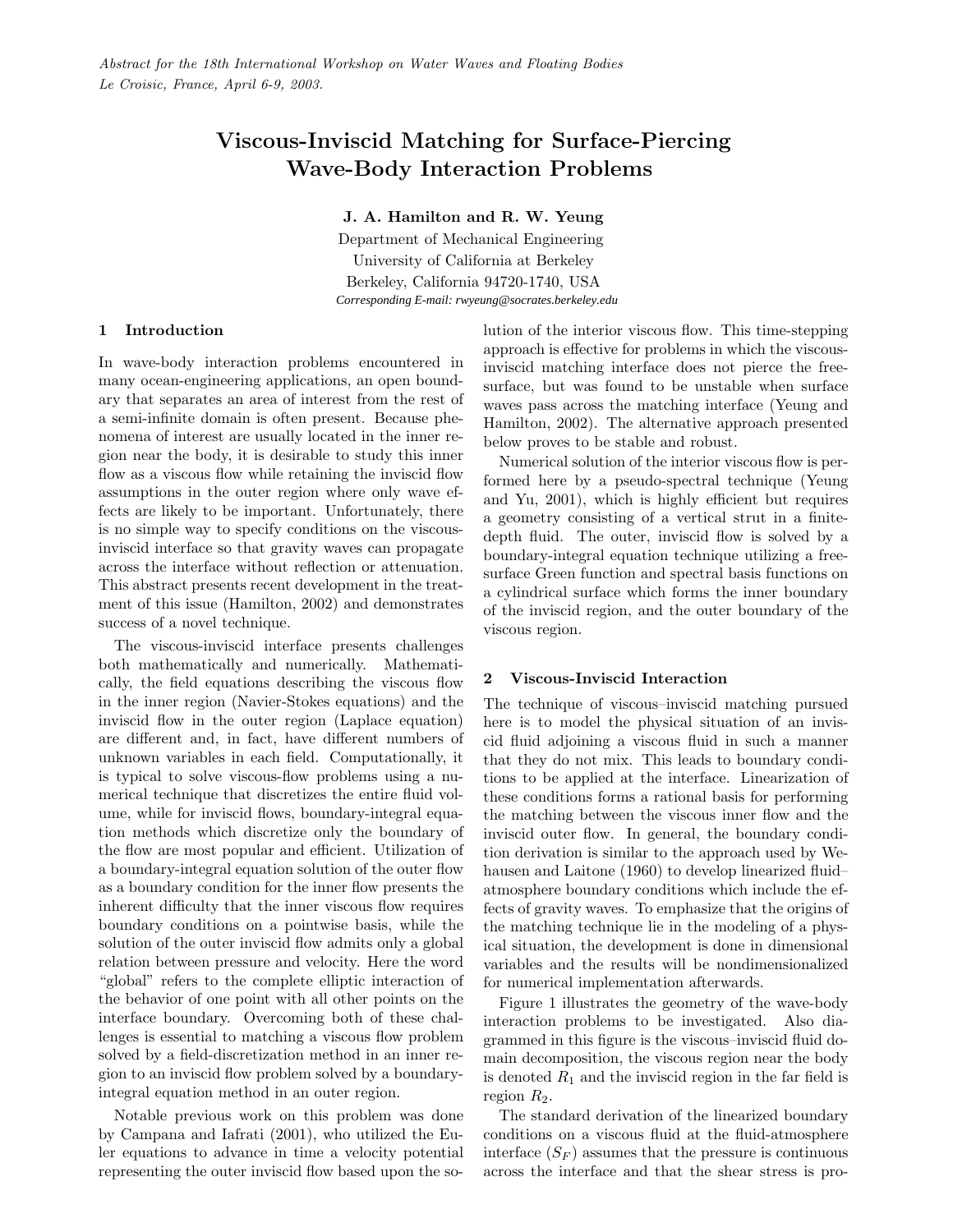

<span id="page-1-0"></span>Figure 1: Schematic of viscous-inviscid interaction.

portional to the surface tension. When there is zero surface tension and a linearization is performed about the mean water level  $(z = 0)$ , these conditions result in a kinematic condition relating the wave elevation  $\eta$ to the fluid velocity vector  $\mathbf{u} = (u, v, w)$ ;

$$
w(r, \theta, 0, t) = \frac{\partial \eta}{\partial t} \tag{1}
$$

<span id="page-1-1"></span>and three equations for the dynamic boundary condition.

$$
\begin{array}{c}\n\frac{\partial w}{\partial r} + \frac{\partial u}{\partial z} = 0 \\
\frac{\partial v}{\partial z} + \frac{1}{r} \frac{\partial w}{\partial \theta} = 0 \\
P - \rho g \eta - 2\mu \frac{\partial w}{\partial z} = \bar{P}\n\end{array}\n\right}\n\text{ at } z = 0 \qquad (2)
$$

The boundary conditions on the viscous-inviscid interface  $(S<sub>S</sub>)$  are formed in a similar manner. Pressure across this interface is assumed to be continuous and it is also assumed that there is zero shear stress in the viscous fluid at the interface, consistent with the idea that the inviscid fluid presents a no-slip surface to the viscous flow. Linearization is performed about the cylindrical surface which marks the interior of the inviscid region  $(r = r_o)$ . The kinematic condition is,

<span id="page-1-2"></span>
$$
\frac{\partial \zeta}{\partial t} = u \quad \text{ at } r = r_o \tag{3}
$$

where  $\zeta$  is the radial displacement of  $S_S$  and the dynamic boundary conditions are:

$$
\begin{array}{c}\nP - 2\mu \frac{\partial u}{\partial r} = \bar{P} \\
r \frac{\partial}{\partial r} \left(\frac{v}{r}\right) + \frac{1}{r} \frac{\partial u}{\partial \theta} = 0 \\
\frac{\partial w}{\partial r} + \frac{\partial u}{\partial z} = 0\n\end{array}\n\bigg\} \quad \text{at } r = r_o \quad (4)
$$

Unlike the fluid-atmosphere interface, the kinematic condition and dynamic conditions are uncoupled, ζ does not appear in the dynamic boundary conditions as  $\eta$  does in equation [\(2\)](#page-1-1).

### 3 Method of Numerical Solution

Having formulated the problems in the two domains, we now describe how each of the sub-problems are solved for the special case of the interaction of waves with a vertical, circular strut. The Laplace equation describing the inviscid outer flow is solved by a boundary-integral equation method that utilizes a Green function which satisfies the linearized freesurface conditions [\(Wehausen and Laitone,](#page-2-4) [1960\)](#page-2-4). A spectral representation of the potential on the matching surface is used and the "shell-function" techniques [\(Hamilton and Yeung,](#page-2-5) [2002\)](#page-2-5) are used to efficiently solve the outer, inviscid flow problem. This technique is a "compute once, use many times" procedure, in which all needed Green-function evaluations are performed once for each outer region geometery. The results of this "investment" step are then stored and used to provide a linear relationship between the velocity and the velocity potential on the matching surface at each time-step for each particular outer flow. With this approach, the computational requirements of solving the outer flow become insignificant compared to the solution of the viscous interior flow.

The Navier-Stokes equations describing the viscous inner flow is solved by a pseudo-spectral fielddiscretization technique [\(Yeung and Yu,](#page-2-3) [2001\)](#page-2-3). This technique is highly accurate and efficient and the only limitation is the requirement of axisymmetric geometries. However, there is no axisymmetric requirement imposed on the flow field. This method requires Dirichlet or Neumann boundary conditions on the velocity and pressure fields on all boundaries of the viscous fluid. As described in [Yeung and Yu](#page-2-3) [\(2001\)](#page-2-3), noslip or free-slip boundary conditions are applied on the solid boundaries and linearized free-surface conditions are applied on the fluid-atmosphere interface. On the viscous-inviscid interface, a new numerical matching technique described below is applied.

#### 4 Matching of Inviscid and Viscous Fields

The goal in matching the viscous and inviscid flows on the interfacial surface  $S<sub>S</sub>$  is to ensure that the radial velocity and pressure are continuous across the matching boundary. The viscous region also requires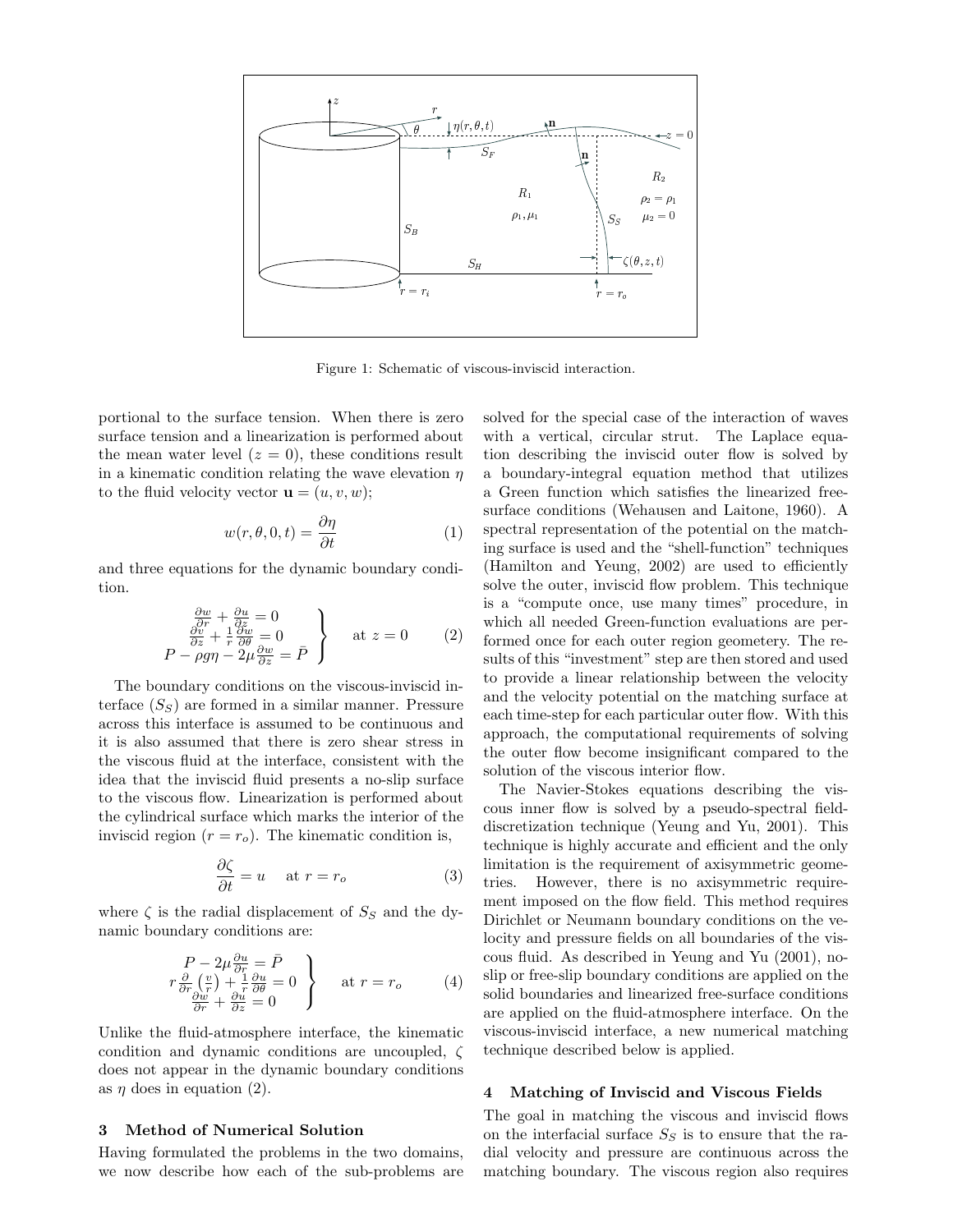boundary conditions on the tangential velocities and these boundary conditions are found from the dynamic boundary conditions derived above viz. Eqn. [\(4\)](#page-1-2). This technique is found to produce a solution in which the wave-slope is continuous across the viscous-inviscid matching boundary.

In this matching technique, the coupling between the kinematics of the flow and the dynamic boundary conditions takes place through the solution of the inviscid outer flow problem. A predictor-corrector technique is implemented that can be performed in parallel with a similar predictor-corrector procedure for advancing the fluid-atmosphere boundary conditions (1) and (2).

A boundary condition for the predicted pressure field (denoted by the overbar on the superscript) is found by inserting quantities from the previous timestep into the dynamic boundary condition on the matching surface [\(4\)](#page-1-2),

$$
P^{\overline{K}} = P_o^{K-1} + \frac{2}{Re} \frac{\partial u^{K-1}}{\partial r} \text{ at } r = r_o \tag{5}
$$

where  $P<sub>o</sub>$  is the pressure in the outer region. The Reynolds number Re is defined by  $Re = UL/\nu$  where  $\nu$  is the kinematic viscosity, L is the circular strut diameter, and  $U$  is a characteristic velocity defined by a prescribed Froude number  $Fr = \tilde{U}/\sqrt{\tilde{g}\tilde{L}}$ . The  $u^{\overline{K}}$ and  $P^{\overline{K}}$  field values are then found by solving the viscous flow equations subject to the dynamic boundary conditions [\(4\)](#page-1-2).

At this stage, the shell-function solution of the outer flow provides a new outer pressure  $(P_o^K)$ , based upon  $u<sup>K</sup>$  as a boundary condition. This solution of the inviscid flow equations subject to a Neumann boundary condition is desirable to promote a stable scheme.

Boundary conditions on the pressure field for the corrector step are computed from the predicted solution,

$$
P^{K} = P_{o}^{\overline{K}} + \frac{2}{Re} \frac{\partial u^{K}}{\partial r} \text{ at } r = r_{o}
$$
 (6)

The pressure field and velocity field is then recomputed everywhere by again solving the viscous flow equations.

Finally, the outer shell-function solution is used again to compute the final outer pressure based upon the final radial velocities. This procedure is similar to that used to advance the fluid-atmosphere boundary condition developed by [Yu](#page-2-6) [\(1996\)](#page-2-6), but instead of using the kinematic boundary condition on wave elevation to drive the flow, the solution of the inviscid equations of motion in the outer region performs this role.

#### 5 Demonstrative Results

To demonstrate the viscous-inviscid matching, only two sets of computed results are presented, though other scenarios were also considered in Hamilton

(2002). The first case has waves originating from the collapse of a hump of fluid in the viscous region. The waves, travelling outwards, pass through the viscousinviscid interface. Figure [2](#page-3-0) shows the velocity and vorticity distribtuion of the viscous fluid at a time-step after the hump has collapsed and waves have travelled out of the viscous region. To demonstrate the effectiveness of the outer inviscid flow as a "wave absorbing" boundary, the computations are done for two cases, one at which the the viscous flow extends to a radius of  $r_o = 5$  and  $r_o = 10$ . The figure shows a comparison of the two resulting flow fields, illustrating that the presence of the outer inviscid flow changes the interior viscous flow very little. In this compuation, the initial wave hump had a shape described by  $\eta_o(\bar{r}) = 0.5e^{-2\bar{r}^2}$ , where  $\bar{r}$  is radius relative to a local coordiate system centered at  $(x, y) = (3, 3)$ . The Reynolds number of the viscous flow in these computations is  $Re = 5,000$ .

The second case presented in figure [3](#page-3-1) shows the effectiveness of the viscous-inviscid matching when waves that originate in the exterior, inviscid region pass inward through the matching shell and drive the motion of the interior, viscous flow. Plane waves with a nondimensional angular frequencey of  $\omega = 1.0$  are generated by an oscillating pressure patch wave-maker (not shown) in the inviscid region and enter the viscous region from the left in figure [3.](#page-3-1) The snapshot shown is after the wavemaker has been operating for 6 periods and the flow has achieved a time-harmonic state. The solution of this problem yields viscosity-modified wave-exciting forces and moments. In the Workshop, additional results related to time history of force and moment of these and other problems will be shown.

#### References

- <span id="page-2-1"></span>E. F. Campana and A. Iafrati. Proceedings of International Water Waves and Floating Bodies Conference, 2001.
- <span id="page-2-0"></span>J. A. Hamilton. PhD Dissertation, University of California at Berkeley, 2002.
- <span id="page-2-5"></span>J. A. Hamilton and R.W. Yeung. Proceedings, 21st International Conference on Offshore Mechanics and Arctic Engineering, Oslo, Norway, 2002.
- <span id="page-2-4"></span>J. V. Wehausen and E. V. Laitone. S. Flugge, editor, Handbuch der Physik, volume 9, pp. 446–778. Springer-Verlag, 1960.
- <span id="page-2-2"></span>R.W. Yeung and J. A. Hamilton. Proceedings, 24th Symposium on Naval Hydrodynamics, Fukuoka, Japan, 2002.
- <span id="page-2-3"></span>R.W. Yeung and X.Yu. Hydrodynamics in Ships and Ocean Engineering, Research Institute of Applied Mechanics, Kyushu University, pp. 87–114, April 2001.
- <span id="page-2-6"></span>X.Yu. PhD Dissertation, University of California at Berkeley, 1996.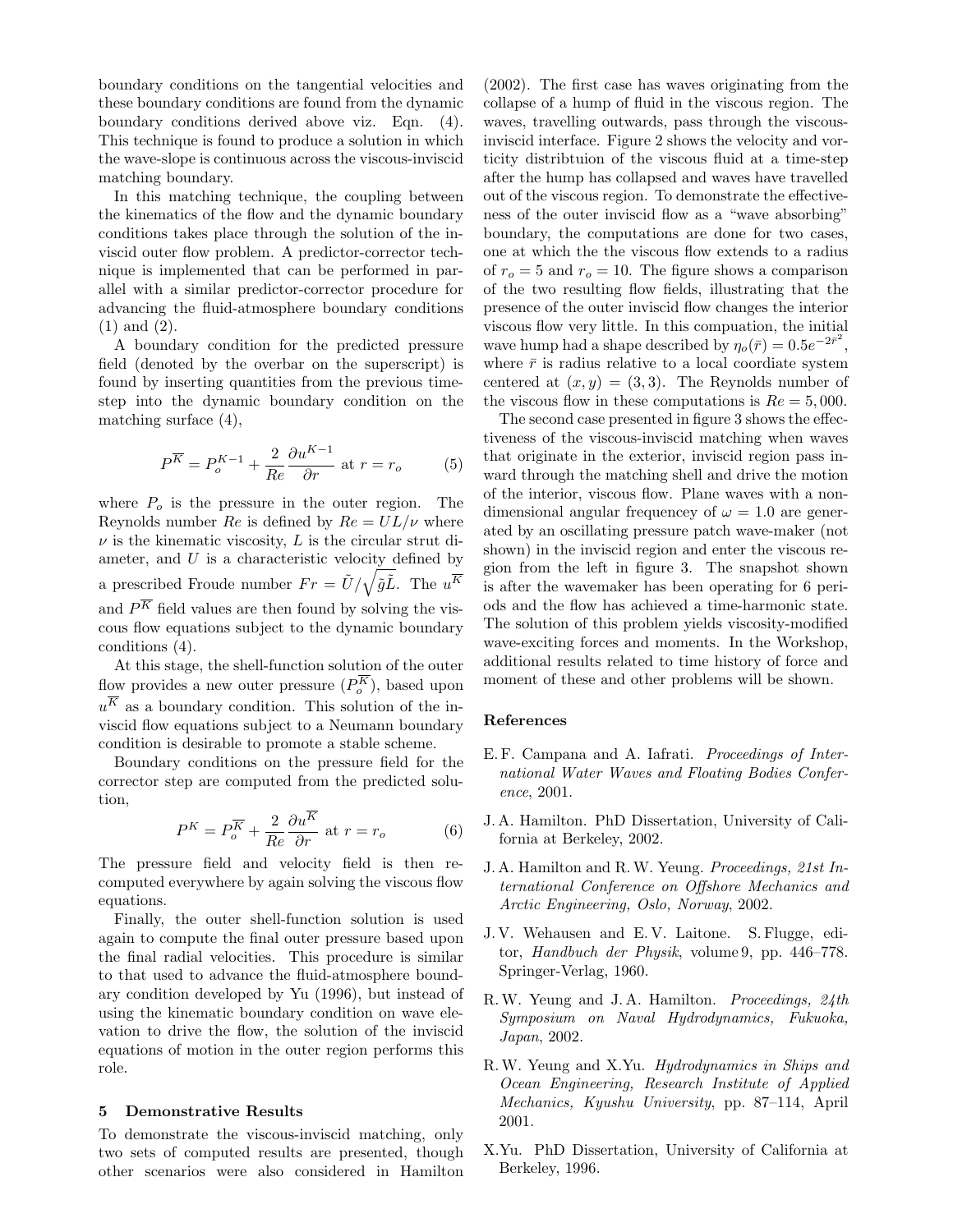

<span id="page-3-0"></span>Figure 2: Comparison of velocity, the  $\theta$ -component of vorticity, and wave elevation in the  $\theta = 0$  plane at non-dimensional time 7.6 for calculations with the shell located at  $r_o = 10$  (top) and  $r_o = 5$  (bottom).



<span id="page-3-1"></span>Figure 3: Velocity and θ-component of vorticity field in the interior region due to waves generated in the outer region. This snapshot is taken after the wavemaker has oscillated for 6.0 periods.